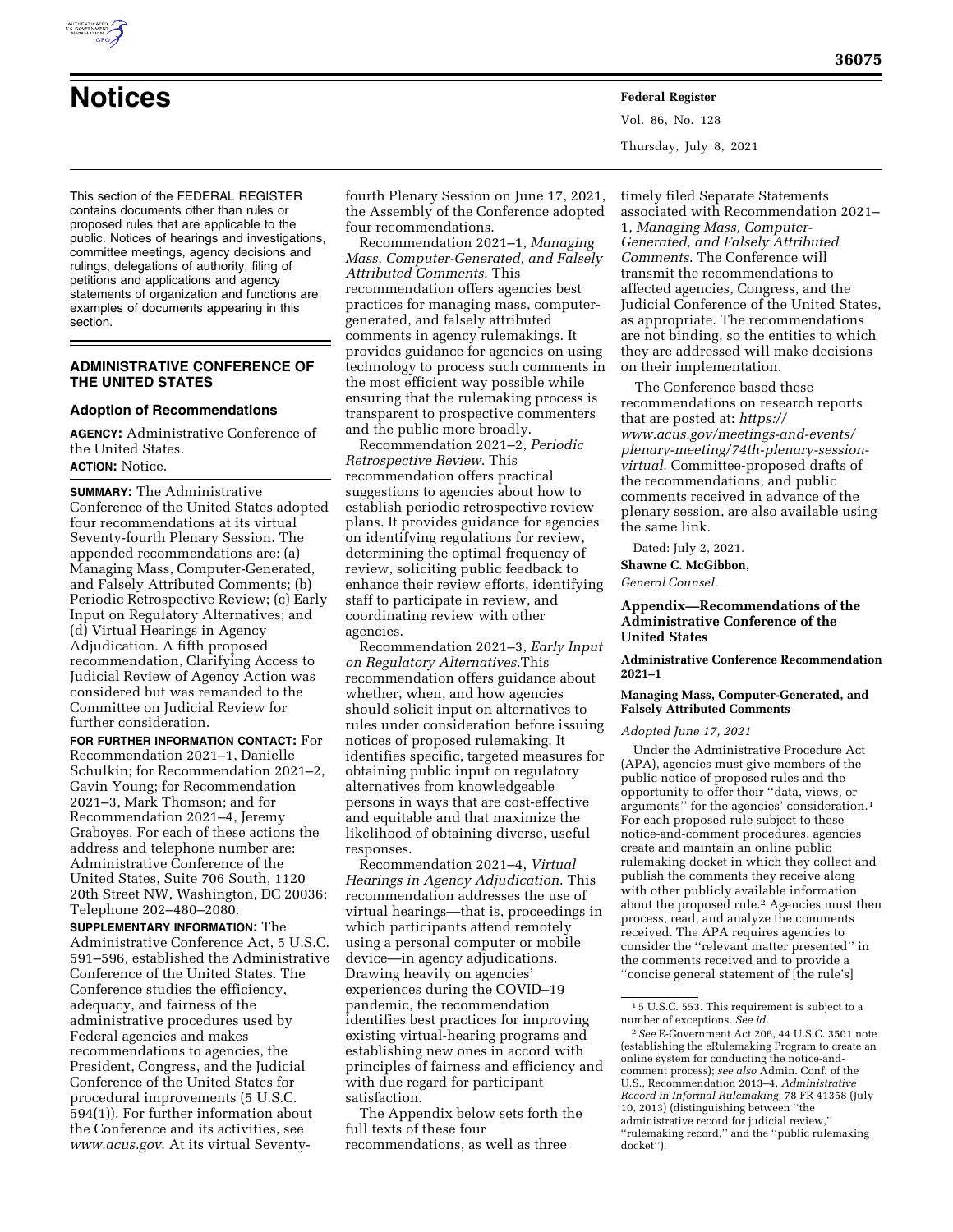basis and purpose.'' 3 When a rule is challenged on judicial review, courts have required agencies to demonstrate that they have considered and responded to any comment that raises a significant issue.4 The notice-and-comment process is an important opportunity for the public to provide input

on a proposed rule and the agency to ''avoid errors and make a more informed decision'' on its rulemaking.5 Technological advances have expanded the

public's access to agencies' online rulemaking dockets and made it easier for the public to comment on proposed rules in ways that the Administrative Conference has encouraged.6 At the same time, in recent high-profile rulemakings, members of the public have submitted comments in new ways or in numbers that can challenge agencies' current approaches to processing these comments or managing their online rulemaking dockets.

Agencies have confronted three types of comments that present distinctive management challenges: (1) Mass comments, (2) computer-generated comments, and (3) falsely attributed comments. For the purposes of this Recommendation, mass comments are comments submitted in large volumes by members of the public, including the organized submission of identical or substantively identical comments. Computergenerated comments are comments whose substantive content has been generated by computer software rather than by humans.7 Falsely attributed comments are comments attributed to people who did not submit them.

These three types of comments, which have been the subject of recent reports by both federal 8 and state 9 authorities, can raise

4*Perez* v. *Mortg. Bankers Ass'n*, 575 U.S. 92, 96 (2015) (''An agency must consider and respond to significant comments received during the period for public comment.'').

5*Azar* v. *Allina Health Services*, 139 S. Ct. 1804, 1816 (2019).

6*See* Admin. Conf. of the U.S., Recommendation 2018–7, *Public Engagement in Rulemaking,* 84 FR 2146 (Feb. 6, 2019); Admin. Conf. of the U.S., Recommendation 2013–5, *Social Media in Rulemaking,* 78 FR 76269 (Dec. 17, 2013); Admin. Conf. of the U.S., Recommendation 2011–8, *Agency Innovations in eRulemaking,* 77 FR 2264 (Jan. 17, 2012); Admin. Conf. of the U.S., Recommendation 2011–2, *Rulemaking Comments,* 76 FR 48791 (Aug. 9, 2011).

7The ability to automate the generation of comment content may also remove human interaction with the agency and facilitate the submission of large volumes of comments in cases in which software can repeatedly submit comments via *Regulations.gov*.

8*See* Permanent Subcommittee on Investigations, U.S. Senate Comm. on Homeland Security and Gov't Affairs, Staff Report, Abuses of the Federal Notice-and-Comment Rulemaking Process (2019); U.S. Gov't Accountability Off., GAO–20–413T, Selected Agencies Should Clearly Communicate How They Post Public Comments and Associated Identity Information (2020); U.S. Gov't Accountability Off., GAO–19–483, Selected Agencies Should Clearly Communicate Practices Associated with Identity Information in the Public Comment Process (2019).

9N.Y. State Off. of the Att'y Gen., Fake Comments: How U.S. Companies & Partisans Hack Democracy to Undermine Your Voice (2021).

challenges for agencies in processing, reading, and analyzing the comments they receive in some rulemakings. If not managed well, the processing of these comments can contribute to rulemaking delays or can raise other practical or legal concerns for agencies to consider.

In addressing the three types of comments in a single recommendation, the Conference does not mean to suggest that agencies should treat these comments in the same way. Rather, the Conference is addressing these comments in the same Recommendation because, despite their differences, they can present similar or even overlapping management concerns during the rulemaking process. In some cases, agencies may also confront all three types of comments in the same rulemaking.

The challenges presented by these three types of comments are by no means identical. With mass comments, agencies may encounter processing or cataloging challenges simply as a result of the volume as well as the identical or substantively identical content of some comments they receive. Without the requisite tools, agencies may also find it difficult or time-consuming to digest or analyze the overall content of all comments they receive.

In contrast with mass comments, computer-generated comments and falsely attributed comments may mislead an agency or raise issues under the APA and other statutes. One particular problem that agencies may encounter is distinguishing computer-generated comments from comments written by humans. Computergenerated comments may also raise potential issues for agencies as a result of the APA's provision for the submission of comments by ''interested persons.'' 10 Falsely attributed comments can harm people whose identities are appropriated and may create the possibility of prosecution under state or federal criminal law. False attribution may also deceive agencies or diminish the informational value of a comment, especially when the commenter claims to have situational knowledge or the identity of the commenter is otherwise relevant. The informational value that both of these types of comments provide to agencies is likely to be limited or at least different from comments that have been neither computergenerated nor falsely attributed.

This Recommendation is limited to how agencies can better manage the processing challenges associated with mass, computergenerated, and falsely attributed comments.11 By addressing these processing challenges, the Recommendation is not intended to imply that widespread participation in the rulemaking process, including via mass comments, is problematic. Indeed, the Conference has explicitly endorsed widespread public participation on multiple occasions,12 and this Recommendation

 $^{\rm 11}$  This Recommendation does not address what role particular types of comments should play in agency decision making or what consideration, if any, agencies should give to the number of comments in support of a particular position.

12*See* Recommendation 2018–7, *supra* note 6; Admin. Conf. of the U.S., Recommendation 2017–

should help agencies cast a wide net when seeking input from all individuals and groups affected by a rule. The Recommendation aims to enhance agencies' ability to process comments they receive in the most efficient way possible and to ensure that the rulemaking process is transparent to prospective commenters and the public more broadly.

Agencies can advance the goals of public participation by being transparent about their comment policies or practices and by providing educational information about public involvement in the rulemaking process.13 Agencies' ability to process comments can also be enhanced by digital technologies. As part of its eRulemaking Program, for example, the General Services Administration (GSA) has implemented technologies on the *Regulations.gov* platform that make it easier for agencies to verify that a commenter is a human being.14 GSA's *Regulations.gov* platform also includes an application programming interface (API)—a feature of a computer system that enables different systems to communicate with it—to facilitate mass comment submission.15 This technology platform allows partner agencies to better manage comments from identifiable entities that submit large volumes of comments. Some federal agencies also use a tool, sometimes referred to as de-duplication software, to identify and group identical or substantively identical comments.

New software and technologies to manage public comments will likely emerge in the future, and agencies will need to keep apprised of them. Agencies might also consider adopting alternative methods for encouraging public participation that augment the notice-and-comment process, particularly to the extent that doing so ameliorates some of the management challenges described above.16 Because

3, *Plain Language in Regulatory Drafting,* 82 FR 61728 (Dec. 29, 2017); Admin. Conf. of the U.S., Recommendation 2017–2, *Negotiated Rulemaking and Other Options for Public Engagement,* 82 FR 31040 (July 5, 2017); Admin. Conf. of the U.S., Recommendation 2014–6, *Petitions for Rulemaking,*  79 FR 75117 (Dec. 17, 2014); Recommendation 2013–5, *supra* note 6; Recommendation 2011–8, *supra* note 6; Admin. Conf. of the U.S., Recommendation 2011–7, *Federal Advisory Committee Act: Issues and Proposed Reforms,* 77 FR 2261 (Jan. 17, 2012); Recommendation 2011–2, *supra* note 6.

13For an example of educational information on rulemaking participation, see the ''Commenter's Checklist'' that the eRulemaking Program currently displays in a pop-up window for every rulemaking web page that offers the public the opportunity to comment. *See Commenter's Checklist,* Gen. Servs. Admin., *<https://www.Regulations.gov>*(last visited May 24, 2021) (navigate to any rulemaking with an open comment period; click comment button; then click ''Commenter's Checklist''). In addition, the text of this checklist appears on the project page for this Recommendation on the ACUS website.

14This software is distinct from identity validation technologies that force commenters to prove their identities.

15*See Regulations.gov API,* Gen. Servs. Admin., *<https://open.gsa.gov/api/regulationsgov/>*(last visited May 24, 2021).

16*See* Steve Balla, Reeve Bull, Bridget Dooling, Emily Hammond, Michael Herz, Michael Livermore, & Beth Simone Noveck, Mass,

<sup>3</sup> 5 U.S.C. 553.

<sup>10</sup> 5 U.S.C. 553.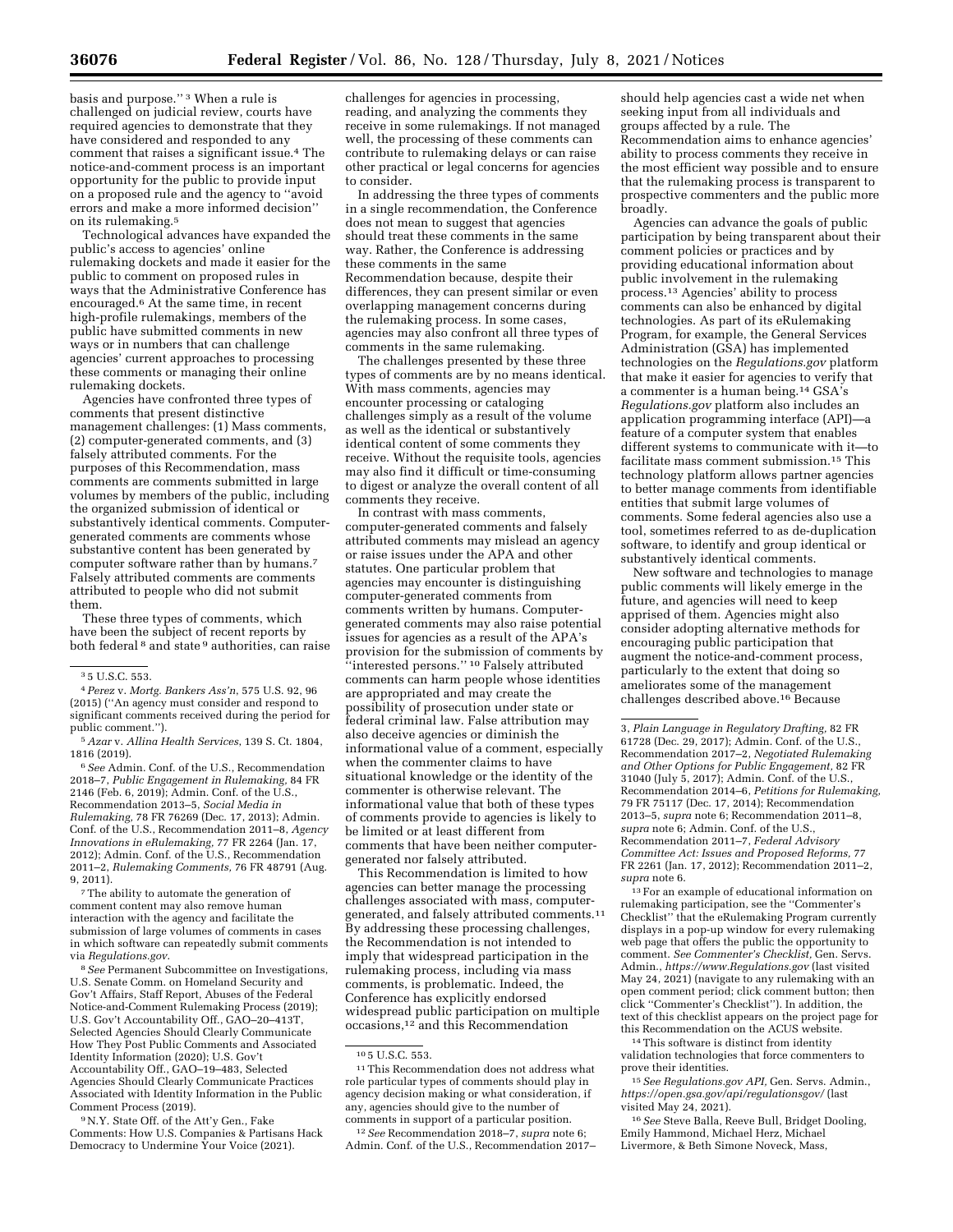technology is rapidly changing, agencies will need to stay apprised of new developments that could enhance public participation in rulemaking.

Not all agencies will encounter mass, computer-generated, or falsely attributed comments. But some agencies have confronted all three, sometimes in the same rulemaking. In offering the best practices that follow, the Conference recognizes that agency needs and resources will vary. For this reason, agencies should tailor the best practices in this Recommendation to their particular rulemaking programs and the types of comments they receive or expect to receive.

### **Recommendation**

### *Managing Mass Comments*

1. The General Services Administration's (GSA) eRulemaking Program should provide a common de-duplication tool for agencies to use, although GSA should allow agencies to modify the de-duplication tool to fit their needs or to use another tool, as appropriate. When agencies find it helpful to use other software tools to perform de-duplication or extract information from a large number of comments, they should use reliable and appropriate software. Such software should provide agencies with enhanced search options to identify the unique content of comments, such as the technologies used by commercial legal databases like Westlaw or LexisNexis.

2. To enable easier public navigation through online rulemaking dockets, agencies may welcome any person or entity organizing mass comments to submit comments with multiple signatures rather than separate identical or substantively identical comments.

3. Agencies may wish to consider alternative approaches to managing the display of comments online, such as by posting only a single representative example of identical comments in the online rulemaking docket or by breaking out and posting only non-identical content in the docket, taking into consideration the importance to members of the public to be able to verify that their comments were received and placed in the agency record. When agencies decide not to display all identical comments online, they should provide publicly available explanations of their actions and the criteria for verifying the receipt of individual comments or locating identical comments in the docket and for deciding what comments to display.

4. When an agency decides not to include all identical or substantively identical comments in its online rulemaking docket to improve the navigability of the docket, it should ensure that any reported total number of comments (such as in *Regulations.gov* or in the preambles to final rules) includes the number of identical or substantively identical comments. If resources permit, agencies should separately report the total number of identical or substantively identical comments they receive. Agencies should also consider

providing an opportunity for interested members of the public to obtain or access all comments received.

### *Managing Computer-Generated Comments*

5. To the extent feasible, agencies should flag any comments they have identified as computer-generated or display or store them separately from other comments. If an agency flags a comment as computer-generated, or displays or stores it separately from the online rulemaking docket, the agency should note its action in the docket. The agency may also choose to notify the submitter directly if doing so does not violate any relevant policy prohibiting direct contact with senders of 'spam'' or similar communications.

6. Agencies that operate their own commenting platforms should consider using technology that verifies that a commenter is a human being, such as reCAPTCHA or another similar identity proofing tool. The eRulemaking Program should continue to retain this functionality.

7. When publishing a final rule, agencies should note any comments on which they rely that they know are computer-generated and state whether they removed from the docket any comments they identified as computer-generated.

# *Managing Falsely Attributed Comments*

8. Agencies should provide opportunities (including after the comment deadline) for individuals whose names or identifying information have been attached to comments they did not submit to identify such comments and to request that the comment be anonymized or removed from the online rulemaking docket.

9. If an agency flags a comment as falsely attributed or removes such a comment from the online rulemaking docket, it should note its action in the docket. Agencies may also choose to notify the purported submitter directly if doing so does not violate any agency policy.

10. If an agency relies on a comment it knows is falsely attributed, it should include an anonymized version of that comment in its online rulemaking docket. When publishing a final rule, agencies should note any comments on which they rely that are falsely attributed and should state whether they removed from the docket any falsely attributed comments.

## *Enhancing Agency Transparency in the Comment Process*

11. Agencies should inform the public about their policies concerning the posting and use of mass, computer-generated, and falsely attributed comments. These policies should take into account the meaningfulness of the public's opportunity to participate in the rulemaking process and should balance goals such as user-friendliness, transparency, and informational completeness. In their policies, agencies may provide for exceptions in appropriate circumstances.

12. Agencies and relevant coordinating bodies (such as GSA's eRulemaking Program, the Office of Information and Regulatory Affairs, and any other governmental bodies that address common rulemaking issues) should consider providing publicly available materials that explain to prospective

commenters what types of responses they anticipate would be most useful, while also welcoming any other comments that members of the public wish to submit and remaining open to learning from them. These materials could be presented in various formats—such as videos or FAQs—to reach different audiences. These materials may also include statements within the notice of proposed rulemaking for a given agency rule or on agencies' websites to explain the purpose of the comment process and explain that agencies seriously consider any relevant public comment from a person or organization.

13. To encourage the most relevant submissions, agencies that have specific questions or are aware of specific information that may be useful should identify those questions or such information in their notices of proposed rulemaking.

### *Additional Opportunities for Public Participation*

14. Agencies and relevant coordinating bodies should stay abreast of new technologies for facilitating informative public participation in rulemakings. These technologies may help agencies to process mass comments or identify and process computer-generated and falsely attributed comments. In addition, new technologies may offer new opportunities to engage the public, both as part of or as a supplement to the notice-and-comment process. Such opportunities may help ensure that agencies receive input from communities that may not otherwise have an opportunity to participate in the conventional comment process.

### *Coordination and Training*

15. Agencies should work closely with relevant coordinating bodies to improve existing technologies and develop new technologies to address issues associated with mass, computer-generated, and falsely attributed comments. Agencies and relevant coordinating bodies should share best practices and relevant innovations for addressing challenges related to these comments.

16. Agencies should develop and offer opportunities for ongoing training and staff development to respond to the rapidly evolving nature of technologies related to mass, computer-generated, and falsely attributed comments and to public participation more generally.

17. As authorized by 5 U.S.C. 594(2), the Conference's Office of the Chairman should provide for the ''interchange among administrative agencies of information potentially useful in improving'' agency comment processing systems. The subjects of interchange might include technological and procedural innovations, common management challenges, and legal concerns under the Administrative Procedure Act and other relevant statutes.

### **Separate Statement for Administrative Conference Recommendation 2021–1 by Senior Fellow Randolph J. May**

### *Filed June 18, 2021*

I attended several of the Committee meetings that considered the preparation of

Computer-Generated, and Fraudulent Comments 43–48 (June 1, 2021) (report to the Admin. Conf. of the U.S.).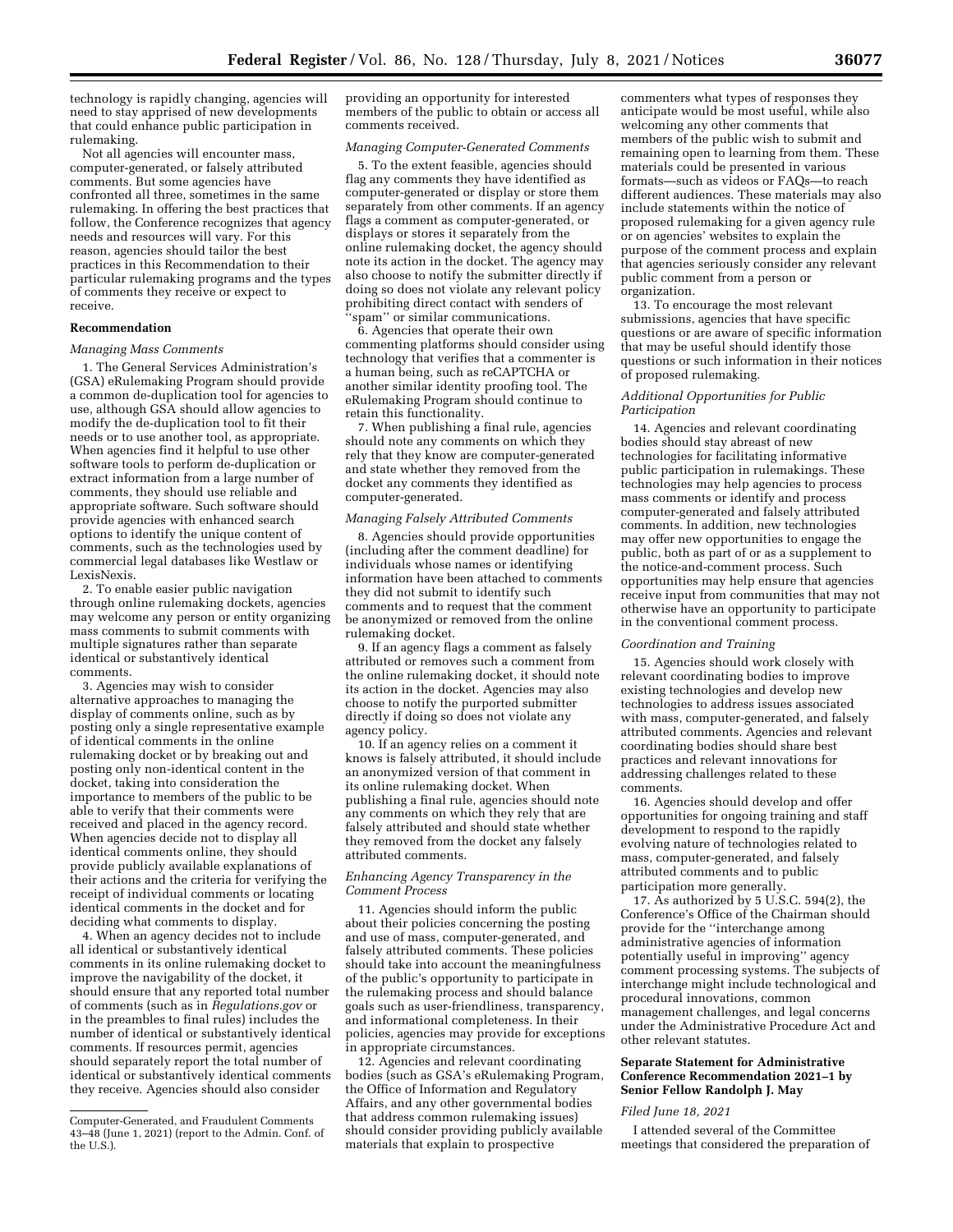this Recommendation. So, I have a good sense of the hard work that went into the preparation of the Recommendation by the Consultants, the Rulemaking Committee Chair Cary Coglianese, the Committee members, and the ACUS staff, and I am grateful for their dedication.

I support adoption of the Recommendation in the context of the express limitation of the scope of the project as stated: ''This Recommendation does not address what role particular types of comments should play in agency decision making or what consideration, if any, agencies should give to the number of comments in support of a particular position.''

I wish to associate myself generally with the Comment of Senior Fellow Richard Pierce, dated May 25, 2021, especially his concern that the ACUS Recommendation not be misconstrued to foster ''the widespread but mistaken public belief that notice and comment rulemaking can and should be considered a plebiscite in which the number of comments filed for or against a proposed rule is an accurate measure of public opinion that should influence the agency's decision whether to adopt the proposed rule.''

I have submitted comments and/or reply comments in every ''net neutrality'' proceeding, however denominated, the Federal Communications Commission has conducted over the last fifteen years—and, yes, the back-and-forth battle over various ''net neutrality'' proposals has been going on that long and there have been at least a dozen comment cycles. However, especially in the last two ''net neutrality'' rulemaking cycles, in 2014–2015 and 2017, there has been a major escalation—you could call it exercising the ''nuclear option''—in the effort, by both opposing sides, to generate as many mass, computer-generated form comments as possible. By ''form comments'' I mean comments that concededly contain little or no information beyond cursorily stating a "pro" or "con" position.

The startling results of going nuclear, in terms of generating the sheer number of mass, computer-generated form comments in the latest ''net neutrality'' round are now well-known. The phenomenon has been the subject of federal and state studies cited in the Recommendation's Preamble, with some of the most significant details cited in Professor Pierce's separate statement. Aside from any other concerns, I can personally testify that the deluge of approximately 22 million mass, computer-generated form comments often overwhelmed the FCC's ability to keep its electronic filing system operating properly and often rendered the ability to search for comments that might possibly contain relevant data and information well-nigh impossible.

And, of course, the huge costs expended by private parties engaging in the effort that led to the submission of approximately 22 million mass, computer-generated form comments (including the 18 million ''fake'' comments) were enormous, not to mention the direct and indirect costs imposed on the government merely to compile, process, and review the comments.

It is blinking reality not to recognize that the pro- and con- net neutrality interests

responsible for generating 22 million comments assumed, in some significant way, that the outcome of the rulemaking would be impacted by which side ''won'' the comment battle. In other words, it must have been assumed that, in some meaningful sense, the rulemaking would be decided on the basis of a plebiscite, ''counting comments,'' not on the basis of the quality of the data, evidence, and arguments submitted.

So, while I accept the constraints imposed by the parameters of this Recommendationwhich, on its own terms, contains useful guidance to assist agencies—I hope that, going forward, ACUS will initiate a project that considers the appropriateness of curbing the submission of mass, computer-generated form comments, and, if so, how best to accomplish this. Certainly public education, including by government officials, and especially the pertinent agency officials, regarding the objectives of the rulemaking process in general, and specific rulemakings in particular, can play an important role.

I wish to make clear that I recognize the value of widespread participation by ''interested persons,'' as the Administrative Procedure Act puts it, in the rulemaking process, not only because of the value of the evidence put on the record through such participation, but because of the instrumental value bestowed upon interested persons by the opportunity to participate in government decision-making processes that affect them.

With due deliberation, with recognition of the need to exercise care in drawing relevant distinctions among various types of rulemaking proceedings and their objectives, there ought to be a proper way to discourage the type of ''comment war'' that occurred in the two most recent FCC net neutrality proceedings, while, at the same time, encouraging the type of widespread public participation that is most helpful to agencies in promulgating sound public policies.

### **Separate Statement for Administrative Conference Recommendation 2021–1 by Senior Fellow Nina A. Mendelson**

*Filed June 27, 2021 (This Is an Abbreviated Version of a Statement That Is Available on the ACUS Website.)* 

This Recommendation, the product of much hard work, will help guide agencies managing mass comments and addressing falsely attributed and computer-generated comments. But these rulemaking-related challenges raise very different concerns. Comments from ordinary individuals, whatever their volume, and whether they supply situated knowledge or views, can be relevant, useful, and even important to many rulemakings. The Recommendation correctly does not imply otherwise. The Conference should address the proper agency response to such comments separately, and soon.

First, public comment's function encompasses more than the purely ''technical,'' whether that is supplying data or critiquing an agency's economic analysis. For some statutory issues, certainly, public comments transmitting views are less relevant. Under the Endangered Species Act, for example, an agency determining whether an animal is endangered must assess its habitat and likelihood of continued

existence. Public affection for a species is not directly relevant.

But agencies address numerous issues that, by statute, extend far beyond technocratic questions, encompassing value-laden issues. An agency deciding what best serves publicregarding statutory goals must balance all such considerations.

Nonexclusive examples relevant to agency statutory mandates include:

• The importance of nearby accessible bathrooms to the dignity of wheelchair users, at issue in a 2010 Americans with Disabilities Act regulation.

• Weighing potential public resource uses. For multiple-use public lands, the Bureau of Land Management must, by regulation, balance recreation and ''scenic, scientific and historical values'' with resource extraction uses, including timbering and mining.

• Potential public resistance to an action, such as the Coast Guard's ultimately abandoned decision creating live-fire zones in the Great Lakes for weapons practice in the early 2000s. Had the agency seriously sought out public comment, it would have detected substantial public resistance to this action, which, without the benefit of participation, the agency considered justified and minimally risky.

• Public resistance to a possible mandate as unduly paternalistic, burdensome, or exclusionary, whether ignition interlock or a vaccine passport requirement. Justice Rehnquist identified this issue in *Motor Vehicles Mfg. Ass'n* v. *State Farm Mutual Auto Ins.,* 463 U.S. 29 (1983). Though Justice Rehnquist's dissent linked the issue to presidential elections, he underscored its relevance to rulemaking.

• Environmental justice/quality of life matters. In a 2020 rule implementing the National Environmental Policy Act, the Council on Environmental Quality decided that an agency need no longer assess a proposed action's cumulative impacts in its environmental impact analysis. This decision will especially impact low-income communities and communities of color, including Southwest Detroit, where multiple polluting sources adjoin residential neighborhoods. Whether to require cumulative impacts analysis is not a technical issue. It is a policy decision whether community environmental and quality of life concerns are important enough to justify lengthier environmental analyses. The comment process enables communities to express directly the importance of these issues.

Rulemaking is certainly not a plebiscite. Besides representativeness concerns, that is mainly because statutes typically require agencies to consider multiple factors, not *only* public views. But ordinary people's views and preferences are nonetheless relevant and thus appropriately communicated to the agency. The text of 5 U.S.C. 553(c) is express here: ''interested persons'' are entitled to submit ''data, views, or arguments.''

Second, the identity of individual commenters may provide critical context. That a comment on a proposed ADA regulation's importance is from a wheelchair user should matter. The same is true for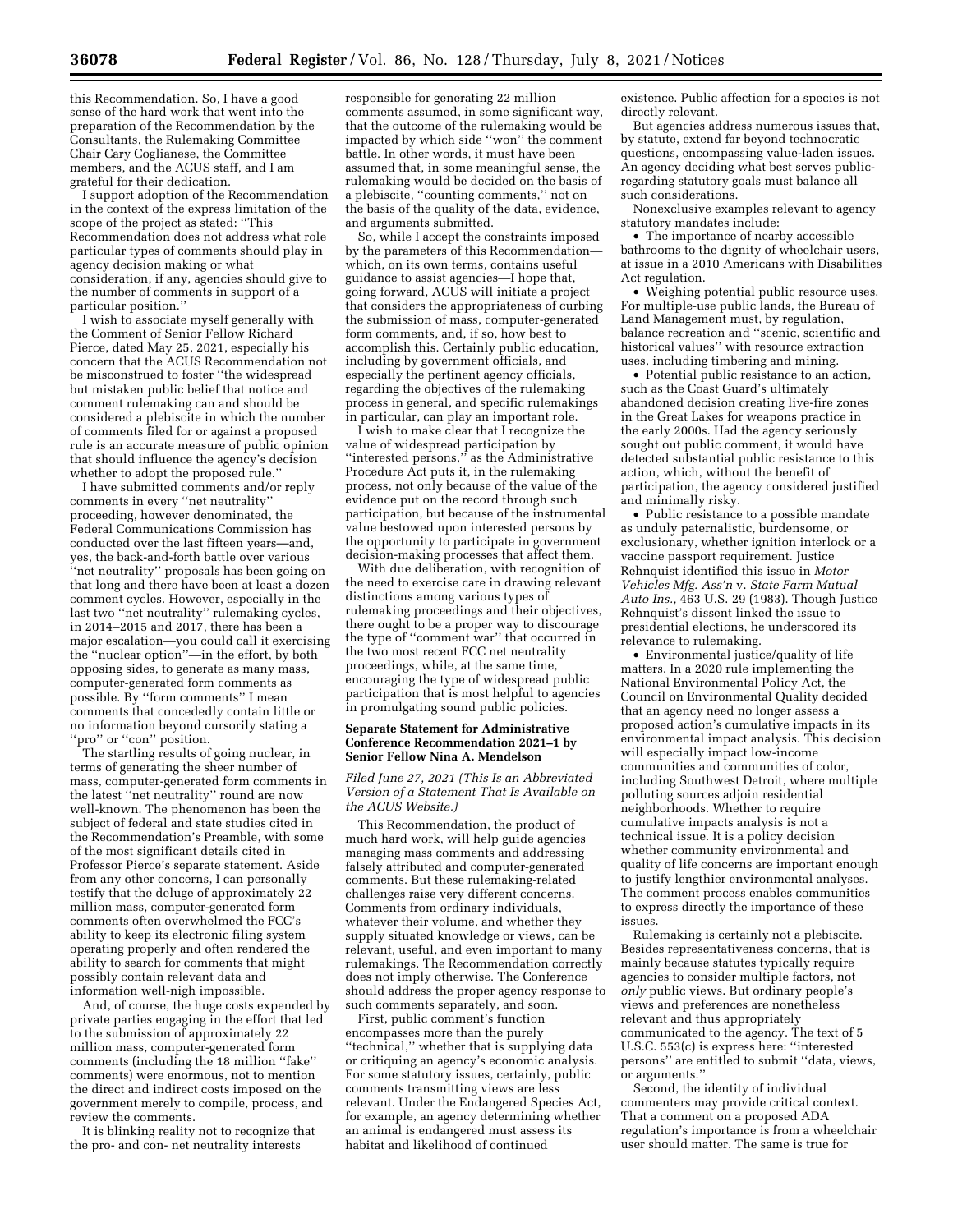religious group members describing potential interference with their practices, residents near a pipeline addressing safety or public notice requirements, or Native American tribal members speaking to spiritual values and historical significance of public lands.

Third, a meaningfully open comment process supports broader public engagement by otherwise underrepresented individuals and communities, whether because of race, ethnicity, gender identity, or something else. Studies consistently show that industry groups and regulated entities, with disproportionate resources, access to agency meetings, and ability to exert political pressure, punch above their weight in the comment process. Suggesting that agencies can appropriately ignore comments from individuals would simply reinforce this disparate influence. It would also undercut the Conference's position in Recommendation 2018–7, *Public Engagement in Rulemaking,* that agencies should act to broaden and enhance public participation.

Moreover, while groups can support participation, agencies should not assume that group action sufficiently conveys individual views. Many individual interests—even important ones—are underrepresented. With respect to employees such as truck drivers, for example, unions represent only 10% of U.S. wage workers.

Where groups do support individual comment submission, their involvement should not be understood to taint participation. Well-funded regulated entities typically hire attorneys to draft their comments. We nonetheless attribute those views to the commenters. We should treat individual comments similarly even if they incorporate group-suggested language.

Fourth, although mass comments in certain rulemakings may have encouraged computergenerated and falsely attributed comments, agencies should directly tackle these latter problems. And while comments from individuals vary in usefulness and sophistication, that is true of all comments. In short, agencies should respond to large volumes of individual comments not by attempting to deter them but instead, following Recommendation paragraphs 11– 13, by providing clear, visible public information on how to draft a valuable comment.

Finally, the most difficult issue is how, exactly, agencies should respond to individual comments that convey views as well as, or instead of, specific information regarding a rule's need or impacts. Large comment volumes, most pragmatically, may signal an agency regarding the rule's political context, including potential congressional concern. Further, large comment quantities can alert agencies to underappreciated or undercommunicated issues or reveal potential public resistance. Such comments might constitute a yellow flag for an agency to investigate, including by reaching out to particular communities to assess the basis and intensity of their views.

At a minimum, an agency should acknowledge and answer such comments, even briefly. The agency might judge that particular public views are outweighed by other considerations. But an answer will communicate, importantly, that individuals have been heard. The Federal Communication Commission's responses to large comment volumes in recent net neutrality proceedings are reasonable examples.

I urge the Conference to consider these issues soon and provide guidance to rulemaking agencies.

### **Separate Statement for Administrative Conference Recommendation 2021–1 by Senior Fellow Richard J. Pierce, Jr.**

*Filed June 29, 2021 (This Is an Abbreviated Version of a Statement That Is Available on the ACUS Website.)* 

These three phenomena and the many problems that they create have only one source—the widespread but mistaken public belief that notice and comment rulemaking can and should be considered a plebiscite in which the number of comments filed for or against a proposed rule is an accurate measure of public opinion that should influence the agency's decision whether to adopt the proposed rule. I believe that ACUS can and should assist agencies in explaining to the public why the notice and comment process is not, and cannot be, a plebiscite, and why the number of comments filed in support of, or in opposition to, a proposed rule should not, and cannot, be a factor in an agency's decision making process.

### **The Notice and Comment Process Allows Agencies To Issue Rules That Are Based on Evidence**

The notice and comment process is an extraordinarily valuable tool that allows agencies to issue rules that are based on evidence. It begins with the issuance of a notice of proposed rulemaking in which an agency describes a problem and proposes one or more ways in which the agency can address the problem by issuing a rule.

The agency then solicits comments from interested members of the public. The comments that assist the agency in evaluating its proposed rule are rich in data and analysis. Some support the agency's views with additional evidence, while others purport to undermine the evidentiary basis for the proposed rule. The agency then makes a decision whether to adopt the proposed rule or some variant of the proposed rule in light of its evaluation of all of the evidence in the record, including both the studies that the agency relied on in its notice and the data and analysis in the comments submitted in response to the notice. Courts require agencies to address all of the issues that were raised in all well-supported substantive comments and to explain adequately why the agency issued, or declined to issue, the rule it proposed or some variation of that rule in light of all of the evidence the agency had before it. If the agency fails to fulfill that duty, the court rejects the rule as arbitrary and capricious.

ACUS has long supported efforts to assist the intended beneficiaries of rules in their efforts to overcome the obstacles to their ability to participate effectively in rulemakings. ACUS should continue to help members of the public file comments that

assist an agency in crafting a rule that addresses a problem effectively.

### **Mass Comments Are Not Helpful to Agency Decision Making and Create Major Problems**

Sometimes the companies and advocacy organizations that support or oppose a proposed rule organize campaigns in which they induce members of the public to file purely conclusory comments in which they merely state their support for or opposition to a proposed rule. The proponents or opponents then argue that the large number of such comments prove that there is strong public support for the position taken in those comments. Comments of that type have no value in an agency's decision-making process. Every scholar who has studied the issue has concluded that the number of comments filed for or against a proposed rule is not, and cannot be, a reliable measure of the public's views with respect to the proposed rule.

Mass comment campaigns create major problems in the notice and comment process. Many of those problems were evident in the 2017 net neutrality rulemaking. The New York Attorney General documented the results of the well-orchestrated mass comment campaign in that rulemaking in the report that she issued on May 6, 2021. She labeled as ''fake'' 18 million of the 22 million comments that were filed in the docket. The number of ''fake'' comments filed in support of net neutrality were approximately equal to the number of ''fake'' comments filed by the opponents of net neutrality. One college student filed 7.7 million comments in support of net neutrality, while ISPs paid consulting firms 8.2 million dollars to generate comments against net neutrality.

Two things are easy to predict if the public continues to believe that the number of comments for or against a proposed rule is an important factor in an agency's decisionmaking process. First, the next net neutrality rulemaking will elicit even more millions of comments as the warring parties on both sides escalate their efforts to maximize the ''vote'' on each side of the issue. Second, the firms that have a lot of money at stake in other rulemakings will begin to replicate the behavior of the firms that are on each side of the net neutrality debate. The results will be massive, unmanageable dockets in which the "noise" created by the mass comments will make it increasingly difficult for agencies and reviewing courts to focus their attention on the substantive comments that provide the evidence that should be the basis for the agency's decision.

### **ACUS Should Initiate Another Project To Address Mass Comments in Rulemakings**

I think that ACUS should initiate a new project in which it decides whether to discourage mass comments, computergenerated comments and fraudulent comments and, if so, how best to accomplish that. I believe that ACUS can and should discourage these practices by, for instance, encouraging agencies to assist in educating the public about the types of comments that can assist agencies in making evidence-based decisions and the types of comments that are not helpful to agencies and that instead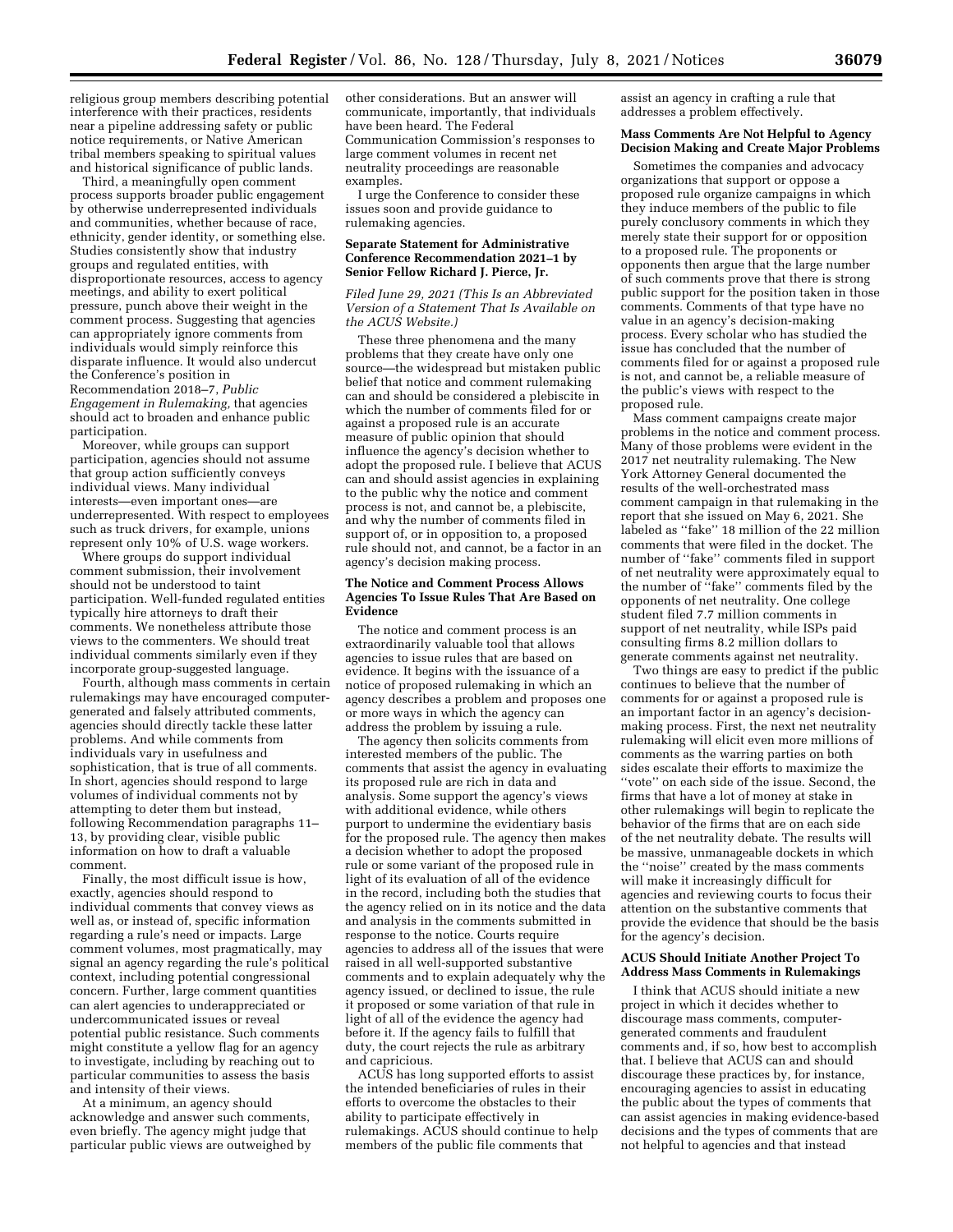create a variety of problems in managing the notice and comment process.

## **Administrative Conference Recommendation 2021–2**

## **Periodic Retrospective Review**

## *Adopted June 17, 2021*

Retrospective review is the process by which agencies assess existing regulations and decide whether they need to be revisited. Consistent with longstanding executivebranch policy,<sup>1</sup> the Administrative Conference has endorsed the practice of retrospective review of agency regulations 2 and has urged agencies to consider conducting retrospective review under a specific timeframe, which is often known as ''periodic retrospective review.'' 3 Agencies may conduct periodic retrospective review in different ways. One common way is for an agency to undertake review of some or all of its regulations on a pre-set schedule (*e.g.,*  every ten years). Another way is for the agency to set a one-time date for reviewing a regulation and, when that review is performed, set a new date for the next review, and so on. This latter method enables the agency to adjust the frequency of a regulation's periodic retrospective review in light of experience.

Periodic retrospective review may occur because a statute requires it or because an agency chooses to do it on its own initiative. Statutes requiring periodic retrospective review may specify a time interval over which review should be conducted or leave the frequency up to the agency. The Clean Air Act, for example, requires the Environmental Protection Agency to review certain ambient air quality regulations every five years.4 On the other hand, the Transportation Recall Enhancement, Accountability, and Documentation (TREAD) Act provides that the Department of Transportation must ''specify procedures for the periodic review and update'' of its rule on early warning reporting requirements for manufacturers of motor vehicles without specifying how often that review must occur.5 Even when periodic retrospective review is not mandated by statute, agencies have sometimes voluntarily implemented periodic retrospective review programs.6

2*See* Admin. Conf. of the U.S., Recommendation 2017–6, *Learning from Regulatory Experience,* 82 FR 61738 (Dec. 29, 2017); Admin. Conf. of the U.S., Recommendation 2014–5, *Retrospective Review of Agency Rules,* 79 FR 75114 (Dec. 17, 2014); Admin. Conf. of the U.S., Recommendation 95–3, *Review of Existing Agency Regulations,* 60 FR 43108 (Aug. 18, 1995).

3Recommendation 95–3, *supra* note 2.

4 42 U.S.C. 7309(d)(1).

5 49 U.S.C. 30166(m)(5).

6*See* Lori S. Bennear & Jonathan B. Wiener, Periodic Review of Agency Regulation 33–38 (June

Periodic retrospective review can enhance the quality of agencies' regulations by helping agencies determine whether regulations continue to meet their statutory objectives. Such review can also help agencies evaluate regulatory performance (*e.g.,* the benefits, costs, ancillary impacts,7 and distributional impacts 8 of regulations), assess whether and how a regulation should be revised in a new rulemaking, determine the accuracy of the assessments they made before issuing their regulations (including assessments regarding forecasts of benefits, costs, ancillary impacts, and distributional impacts), and identify ways to improve the accuracy of the underlying assessment methodologies.9 Agencies that have incorporated standards by reference in their regulations also can—and, indeed, should arrange to be notified by the adopting standards organizations of relevant revisions to those standards and consider adopting those revisions, thus ensuring that regulations remain current.

But there can also be drawbacks associated with periodic retrospective review. Some regulations may not be strong candidates for such review because the need for the regulations is unlikely to change and the benefits associated with periodically revisiting them are likely to be small. There are also costs associated with collecting and analyzing data, and time spent reviewing existing regulations may come at the cost of other important regulatory activities. For this reason, agencies might reasonably decide to limit periodic retrospective review to certain types of regulations, such as important regulations that affect large numbers of people or that have particularly pronounced effects on specific groups.10 Periodic retrospective review can also generate uncertainty regarding whether a regulation will be retained or modified. Agencies, therefore, should tailor their periodic retrospective review plans carefully to account for these drawbacks.

Mindful of both the value of periodic retrospective review and the tradeoffs associated with it, this Recommendation offers practical suggestions to agencies about how to establish periodic retrospective review plans. It does so by, among other things, identifying the types of regulations that lend themselves well to periodic retrospective review, proposing factors for

7An ancillary impact is an ''impact of the rule that is typically unrelated or secondary to the statutory purpose of the rulemaking . . . . " Off. of statutory purpose of the rulemaking . Mgmt. & Budget, Exec. Off. of the President, Circular A–4, Regulatory Analysis 26 (2003).

8A distributional impact is an ''impact of a regulatory action across the population and economy, divided up in various ways (*e.g.,* by income groups, race, sex, industrial sector, geography).'' *Id.* at 14.

10*See, e.g.,* Recommendation 2014–5, *supra* note 2, ¶ 5 (providing a list of factors for agencies to consider when prioritizing some regulations as important).

agencies to consider in deciding the optimal review frequency when they have such discretion, and identifying different models for staffing periodic retrospective review. In doing so, it builds upon the Conference's longstanding endorsement of public participation in all aspects of the rulemaking process,11 including retrospective review,12 by encouraging agencies to seek public input both to help identify the types of regulations that lend themselves well to periodic retrospective review and to inform that review.

This Recommendation also recognizes the important role that the Office of Management and Budget (OMB) plays in agencies' periodic retrospective review efforts as well as the significance of the Foundations for Evidence-Based Policymaking Act (the Evidence Act) and associated OMB-issued guidance.13 It encourages agencies to work with OMB to help facilitate data collection relevant to reviewing regulations. It also calls attention to the Evidence Act's requirements that certain agencies create Learning Agendas, which identify questions for agencies to address regarding their regulatory missions, and Annual Evaluation Plans, which lay out specific measures agencies will take to answer those questions.14 Consistent with the Evidence Act, the Recommendation provides that agencies can incorporate periodic retrospective review in their Learning Agendas and Annual Evaluation Plans by undertaking and documenting certain activities as they carry out their review.

In issuing this Recommendation, the Conference recognizes that agencies will need to consider available resources in deciding whether a periodic retrospective review program should be implemented and, if so, what form it should take. The recommendations offered below are subject to that qualification.

## **Recommendation**

*Selecting the Types of Regulations to Subject to Periodic Retrospective Review and the Frequency of Review* 

1. Agencies should identify any specific regulations or categories of regulations that are subject to statutory periodic retrospective review requirements.

2. For regulations not subject to statutory periodic retrospective review requirements, agencies should establish a periodic retrospective review plan. In deciding which

13*See* Bennear & Wiener, *supra* note 6.

14 5 U.S.C. 312(a)–(b); Off. of Mgmt. & Budget, Exec. Off. of the President, Memorandum M–19–23, Phase 1 Implementation of the Foundations for Evidence-Based Policymaking Act of 2018: Learning Agendas, Personnel, and Planning Guidance (2019); Off. of Mgmt. & Budget, Exec. Off. of the President, Memorandum M–20–12, Phase 4 Implementation of the Foundations for Evidence-Based Policymaking Act of 2018: Program Evaluation Standards and Practices (2020).

<sup>1</sup>*See* Exec. Order No. 12866, 58 FR 51735, 51739– 51740 (Sept. 30, 1993); *see also* Joseph E. Aldy, Learning from Experience: An Assessment of the Retrospective Reviews of Agency Rules and the Evidence for Improving the Design and Implementation of Regulatory Policy 27 (Nov. 17, 2014) (report to the Admin. Conf. of the U.S.) (''The systematic review of existing regulations across the executive branch dates back, in one form or another, to the Carter Administration.'').

<sup>7, 2021) (</sup>report to the Admin. Conf. of the U.S.) (discussing periodic retrospective review plans issued by several agencies, including the Department of Transportation, the Securities and Exchange Commission, and the Federal Emergency Management Agency).

<sup>9</sup> *Id.* at 8.

<sup>11</sup>*See, e.g.,* Admin. Conf. of the U.S., Recommendation 2018–7, *Public Engagement in Rulemaking,* 84 FR 2146 (Feb. 6, 2019); Admin. Conf. of the U.S., Recommendation 2017–2, *Negotiated Rulemaking and Other Options for Public Engagement,* 82 FR 31040 (July 5, 2017).

<sup>12</sup>*See supra note 2.*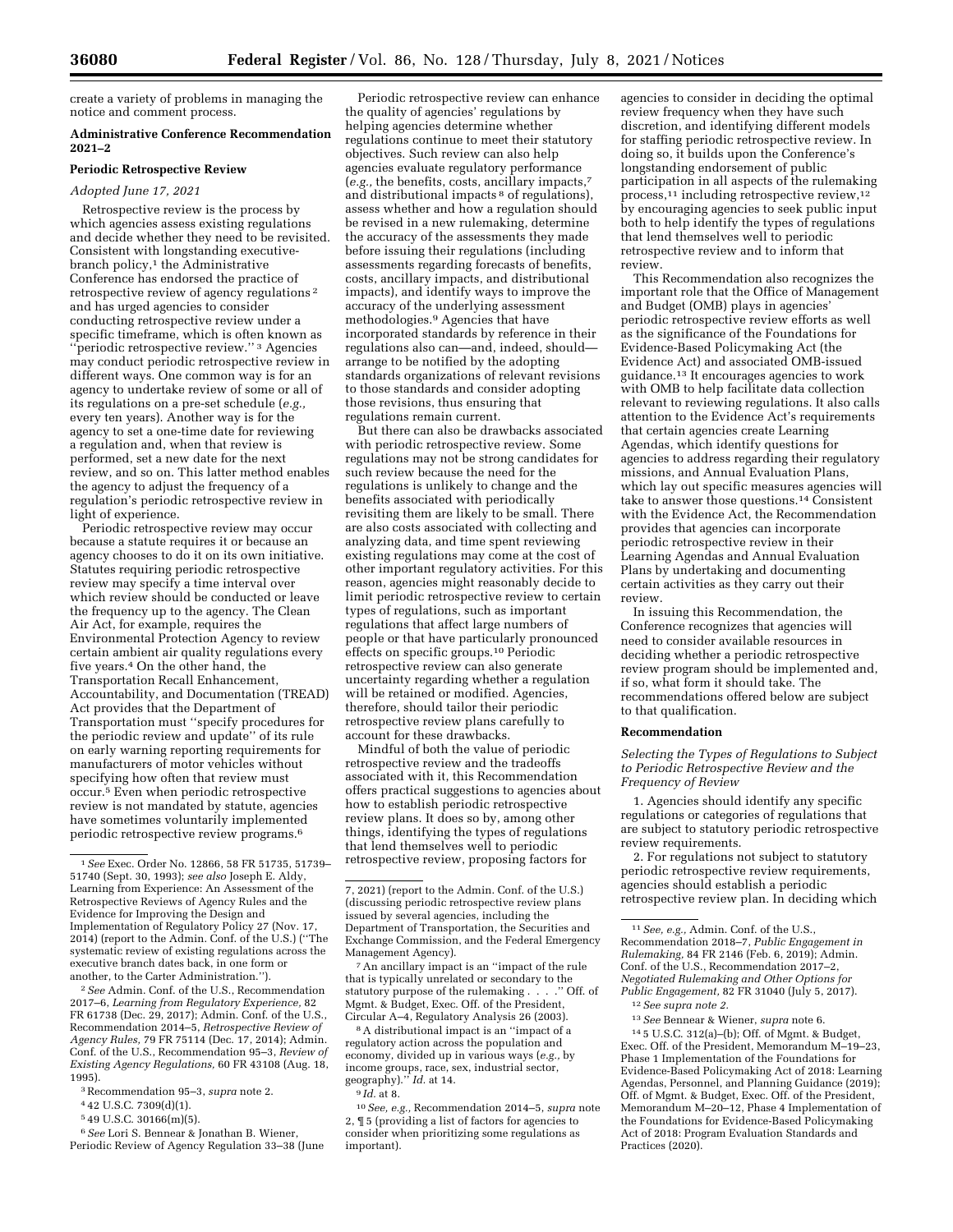regulations, if any, should be subject to such a review plan, agencies should consider the public benefits of periodic retrospective review, including potential gains from learning more about regulatory performance, and the costs, including the administrative burden associated with performing the review and any disruptions to reliance interests and investment-backed expectations. When agencies adopt new regulations for which plans regarding periodic retrospective review have not been established, agencies should, as part of the process of developing such regulations, decide whether those regulations should be subject to periodic retrospective review.

3. When agencies plan for periodic retrospective review, they should not limit themselves to reviewing a specific final regulation when a review of a larger regulatory program would be more constructive.

4. When agencies decide to subject regulations to periodic retrospective review, they should decide whether to subject some or all of the regulations to a pre-set schedule of review or whether, for some or all of the regulations, it is preferable to set only an initial date for review and decide, as part of that review, when to undertake the next review. In selecting the frequency of review or setting the first or any subsequent date of review, agencies should consider, among others, the following factors:

a. The pace of change of the technology, science, sector of the economy, or part of society affected by the regulation. A higher pace of change may warrant more frequent review;

b. The degree of uncertainty about the accuracy of the initial estimates of regulatory benefits, costs, ancillary impacts, and distributional impacts. Greater uncertainty may warrant more frequent review;

c. Changes in the statutory framework under which the regulation was issued. More changes may warrant more frequent review;

d. Comments, complaints, requests for waivers or exemptions, petitions for the modification or repeal of existing rules, or suggestions received from interested persons. The level of public interest or amount of new evidence regarding changing the regulation may warrant more frequent review;

e. The difficulties arising from implementation of the regulation, as demonstrated by poor compliance rates, requests for waivers or exemptions, the amount of clarifying guidance issued, remands from the courts, or other factors. Greater difficulties may warrant more frequent review;

f. The administrative burden in conducting periodic retrospective review. Larger burdens, such as greater staff time, involved in reviewing the regulation may warrant less frequent review; and

g. Reliance interests and investmentbacked expectations connected with the regulation. Steps taken by persons in reliance on a particular regulation or with the expectation that it will remain unaltered may favor less frequent review.

5. In making the decisions outlined in Paragraphs 1 through 4, public input can help agencies identify which regulations

should be subject to periodic retrospective review and with what frequency. Agencies should consider soliciting public input by means such as convening meetings of interested persons, engaging in targeted outreach efforts to historically underrepresented or under-resourced groups that may be affected by the agencies' regulations, and posting requests for information.

6. Agencies should publicly disclose their periodic retrospective review plans, which should cover issues such as which regulations are subject to periodic retrospective review, how frequently those regulations are reviewed, what the review entails, and whether the review is conducted pursuant to a legal requirement or the agencies' own initiative. Agencies should include these notifications on their websites and consider publishing them in the **Federal Register***,* even if the law does not require it.

7. With respect to regulations subject to a pre-set schedule of periodic retrospective review, agencies should periodically reassess the regulations that should be subject to periodic retrospective review and the optimal frequency of review.

## *Publishing Results of Periodic Retrospective Review and Soliciting Public Feedback on Regulations Subject to Review*

8. Agencies should publish in a prominent, easy-to-find place on the portion of their websites dealing with rulemaking matters, a document or set of documents explaining how they conducted a given periodic retrospective review, what information they considered, and what public outreach they undertook. They should also include this document or set of documents on *Regulations.gov*. To the extent appropriate, agencies should organize the data in the document or set of documents in ways that allow private parties to re-create the agencies' work and run additional analyses concerning existing regulations' effectiveness. When feasible, agencies should also explain in plain language the significance of their data and how they used the data to shape their review.

9. Agencies should seek input from relevant parties when conducting periodic retrospective review. Possible outreach methods include convening meetings of interested persons; engaging in targeted outreach efforts, such as proactively bringing the regulation to the attention of historically underrepresented or under-resourced groups; and posting requests for information regarding the regulation. Agencies should integrate relevant information from the public into their periodic retrospective reviews.

10. Agencies should work with the Office of Management and Budget (OMB) to properly invoke any flexibilities within the Paperwork Reduction Act that would enable them to gather relevant data expeditiously.

### *Ensuring Adequate Resources and Staffing*

11. Agencies should decide how best to structure their staffing of periodic retrospective reviews to foster a culture of retrospective review and ongoing learning. Below are examples of some staffing models, which may be used in tandem or separately:

a. Assigning the same staff the same regulation, or category of regulation, each time it is reviewed. This approach allows staff to gain expertise in a particular kind of regulation, thereby potentially improving the efficiency of the review;

b. Assigning different staff the same regulation, or category of regulation, each time it is reviewed. This approach promotes objectivity by allowing differing viewpoints to enter into the analysis;

c. Engaging or cooperating with agency or non-agency subject matter experts to review regulations; and

d. Pairing subject matter experts, such as engineers, economists, sociologists, and scientists, with other agency employees in conducting the review. This approach maximizes the likelihood that both substantive considerations, such as the net benefits and distributional and ancillary impacts of the regulation, and procedural considerations, such as whether the regulation conflicts with other regulations or complies with plain language requirements, will enter into the review.

### *Using Evidence Act Processes*

12. Consistent with the Evidence Act, agencies should incorporate periodic retrospective reviews in their Learning Agendas and Annual Evaluation Plans. In doing so, agencies should ensure that they include:

a. The precise questions they intend to answer using periodic retrospective review. Those questions should include how frequently particular regulations should be reviewed and should otherwise be keyed to the factors set forth in Section 5 of Executive Order 12866 for periodic retrospective review of existing significant regulations;

b. The information needed to adequately review the regulations subject to the periodic retrospective reviews. Agencies should state whether they will undertake new information collection requests or use existing information to conduct the reviews;

c. The methods the agencies will use in conducting their reviews, which should comport with the federal program evaluation standards set forth by OMB*;* 

d. The anticipated challenges the agencies anticipate encountering during the reviews, if any, such as obstacles to collecting relevant data; and

e. The ways the agencies will use the results of the reviews to inform policymaking.

## *Interagency Coordination*

13. Agencies that are responsible for coordinating activities among other agencies, such as the Office of Information and Regulatory Affairs, should, as feasible, regularly convene agencies to identify and share best practices on periodic retrospective review. These agencies should address questions such as how to improve timeliness and analytic quality of review and the optimal frequency of discretionary review.

14. To promote a coherent regulatory scheme, agencies should coordinate their periodic retrospective reviews with other agencies that have issued related regulations.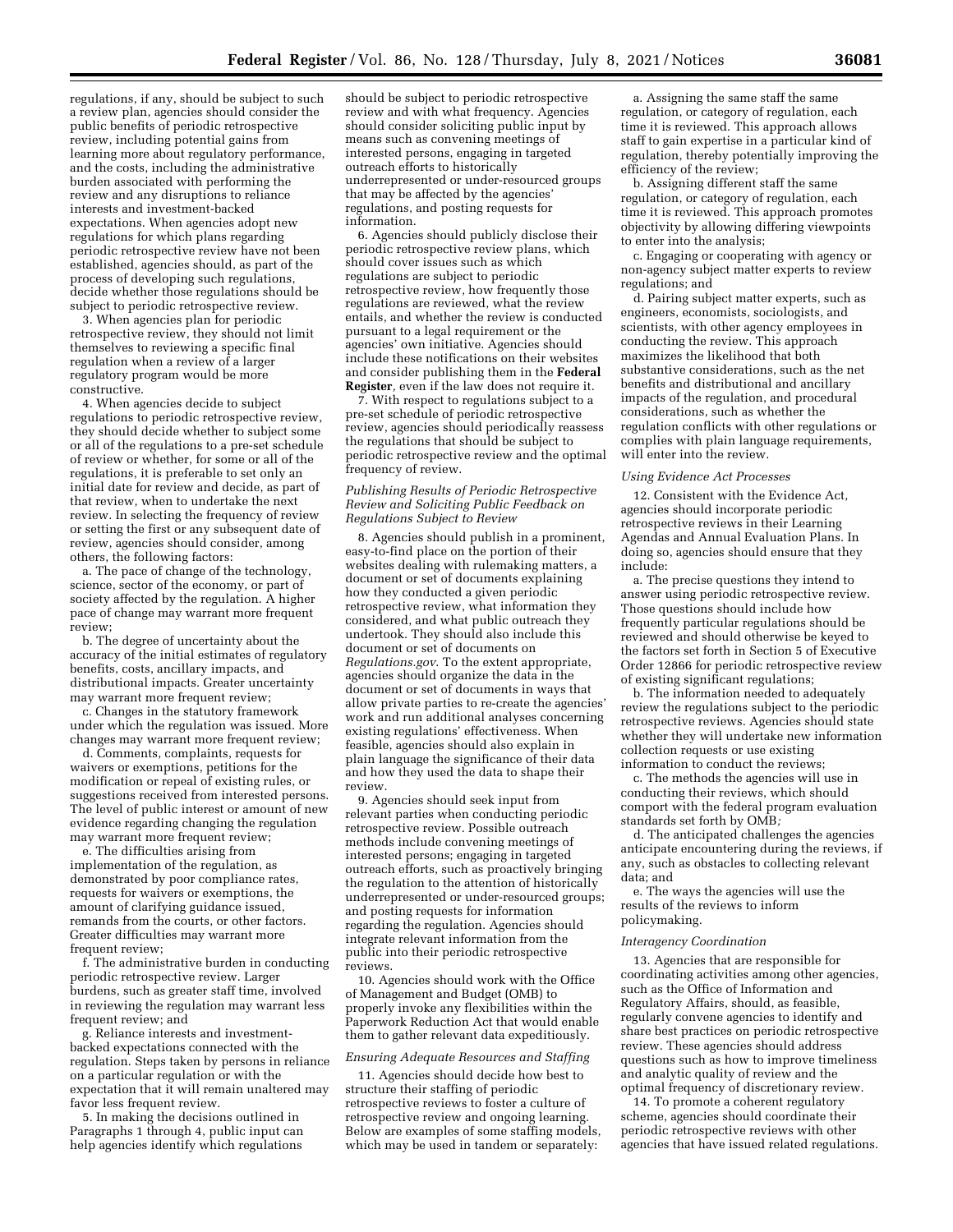**Administrative Conference Recommendation 2021–3** 

# **Early Input on Regulatory Alternatives**

### *Adopted June 17, 2021*

Agency development of and outreach concerning regulatory alternatives prior to issuing a notice of proposed rulemaking (NPRM) on important issues often results in a better-informed notice-and-comment process, facilitates decision making, and improves rules. In this context, the term ''regulatory alternative'' is used broadly and could mean, among other things, a different method of regulating, a different level of stringency in the rule, or not regulating at all.1 Several statutes and executive orders, including the National Environmental Policy Act (NEPA),<sup>2</sup> the Regulatory Flexibility Act (RFA),3 and Executive Order 12866,4 require federal agencies to identify and consider alternative regulatory approaches before proposing certain new rules. This Recommendation suggests best practices for soliciting early input during the process of developing regulatory alternatives, whether or not it is required by law or executive order, before publishing an NPRM. It also provides best practices for publicizing the alternatives considered when agencies are promulgating important rules.5

The Administrative Conference has previously recommended that agencies engage with the public throughout the rulemaking process, including by seeking input while agencies are still in the early stages of shaping a rule.<sup>6</sup> Agencies might conduct this outreach while developing their regulatory priorities, including in the proposed regulatory plans agencies are required to prepare under Executive Order 12866.7 Seeking early input before issuing a notice of proposed rulemaking can help agencies identify alternatives and learn more about the benefits, costs, distributional

3 5 U.S.C. 603(c) (requiring agencies to consider alternatives in regulatory flexibility analyses conducted under the RFA, as amended by the Small Business Regulatory Enforcement Fairness Act).

4Exec. Order No. 12866, § 1, 58 FR 51735, 51735– 36 (Sept. 30, 1993).

5*See* Admin. Conf. of the U.S., Recommendation 2014–5, *Retrospective Review of Agency Rules,* ¶ 6, 79 FR 75114, 75116–17 (Dec. 17, 2014).

6*See* Admin. Conf. of the U.S., Recommendation 2018–7, *Public Engagement in Rulemaking,* ¶ 5, 84 FR 2146, 2148 (Feb. 6, 2019); *see also, e.g.,* Admin. Conf. of the U.S., Recommendation 2017–6, *Learning from Regulatory Experience,* 82 FR 61728 (Dec. 29, 2017); Admin. Conf. of the U.S., Recommendation 2017–2, *Negotiated Rulemaking and Other Options for Public Engagement,* 82 FR 31040 (July 5, 2017); Admin. Conf. of the U.S., Recommendation 85–2, *Agency Procedures for Performing Regulatory Analysis of Rules,* 50 FR 28364 (July 12, 1985); Michael Sant'Ambrogio & Glen Staszewski, Public Engagement with Agency Rulemaking 62–77 (Nov. 19, 2018) (report to the Admin. Conf. of the U.S.).

7*See* Exec. Order No. 12866, *supra* note 4, § 4(c).

impacts,8 and technical feasibility of alternatives to the proposal they are considering. Doing so is particularly important, even if not required by law or executive order, for a proposal likely to draw significant attention for its economic impact or other significance. It can also be especially valuable for agencies seeking early input on regulatory alternatives to reach out to a wide range of interested persons, including affected groups that often are underrepresented in the administrative process and may suffer disproportionate harms from a proposed rule.<sup>9</sup>

When seeking early input on regulatory alternatives, agencies might consider approaches modeled on practices that other agencies already use. In so doing, they might look at agency practices that are required by statute (*e.g.,* the Small Business Regulatory Enforcement Fairness Act) 10 or agency rules (*e.g.,* the Department of Energy's ''Process Rule"),<sup>11</sup> or practices that agencies have voluntarily undertaken in the absence of any legal requirement.

Nevertheless, seeking early input on alternatives may not be appropriate in all cases and may trigger certain procedural requirements.12 In some instances, the alternatives may be obvious. In others, the subject matter may be so obscure that public input is unlikely to prove useful. And in all cases, agencies face resource constraints and competing priorities, so agencies may wish to limit early public input to a subclass of rules such as those with substantial impact. Agencies will need to consider whether the benefits of early outreach outweigh the costs, including the resources required to conduct the outreach and any delays entailed. When agencies do solicit early input, they will still want to tailor their outreach to ensure that they are soliciting input in a way that is costeffective, is equitable, and maximizes the likelihood of obtaining diverse, useful responses.

## **Recommendation**

1. When determining whether to seek early input from knowledgeable persons to identify potential regulatory alternatives or respond to alternatives an agency has already

9*See* Exec. Order. No. 13985, 86 FR 7009 (Jan. 25, 2021) (directing the Office of Management and Budget, in partnership with agencies, to ensure that agency policies and actions are equitable with respect to race, ethnicity, religion, income, geography, gender identity, sexual orientation, and disability); Memorandum on Modernizing Regulatory Review, 86 FR 7223 (Jan. 26, 2021) (requiring the Office of Management and Budget to produce recommendations regarding improving regulatory review that, among other things, ''propose procedures that take into account the distributional consequences of regulations . . . to ensure that regulatory initiatives appropriately benefit and do not inappropriately burden disadvantaged, vulnerable, or marginalized communities'').

10 5 U.S.C. 609.

11 10 CFR 430, subpart C, app. A.

12*See, e.g.,* Federal Advisory Committee Act, 5 U.S.C. app. 2 1–16.

identified, the agency should consider factors such as:

a. The extent of the agency's familiarity with the policy issues and key alternatives;

b. The extent to which the conduct being regulated or any of the alternatives suggested are novel;

c. The degree to which potential alternatives implicate specialized technical or technological expertise;

d. The complexity of the underlying policy question and the proposed alternatives;

e. The potential magnitude of the costs and benefits of the alternatives proposed;

f. The likelihood that the selection of an alternative will be controversial;

g. The time and resources that conducting such outreach would require;

h. The extent of the agency's discretion to select among alternatives, given the statutory language being implemented;

i. The deadlines the agency faces, if any, and the harms that might occur from the delay required to solicit and consider early feedback;

j. The extent to which certain groups that are affected by the proposed regulation and have otherwise been underrepresented in the agency's administrative process may suffer adverse distributional effects from generally beneficial proposals; and

k. The extent to which experts in other agencies may have valuable input on alternatives.

2. In determining what outreach to undertake concerning possible regulatory alternatives, an agency should consider using, consistent with available resources and feasibility, methods of soliciting public input including:

a. Meetings with interested persons held episodically or as-needed based on

rulemaking activities;

b. Listening sessions;

c. Internet and social media forums;

d. Focus groups;

e. Advisory committees, including those tasked with conducting negotiated

rulemaking; f. Advance notices of proposed

rulemakings; and

g. Requests for information.

The agency should also consider how to ensure that its interactions with outside persons are transparent, to the maximum extent permitted by law.

3. An agency should consider whether the methods it uses to facilitate early outreach in its rulemaking process will engage a wide range of interested persons, including individuals and groups that are affected by the rule and are traditionally underrepresented in the agency's rulemaking processes. The agency should consider which methods would best facilitate such outreach, including providing materials designed for the target participants. For example, highly technical language may be appropriate for some, but not all, audiences. The agency should endeavor to make participation by interested persons who have less time and fewer resources as easy as possible, particularly when those potential participants do not have experience in the rulemaking process. The agency should explain possible consequences of the

<sup>1</sup>*See* Christopher Carrigan & Stuart Shapiro, Developing Regulatory Alternatives Through Early Input 8 (June 4, 2021) (report to the Admin. Conf. of the U.S.).

<sup>2</sup> 42 U.S.C. 4332(C)(iii) (requiring agencies to consider alternatives in environmental impact statements under NEPA).

<sup>8</sup>A distributional impact is an ''impact of a regulatory action across the population and economy, divided up in various ways (*e.g.,* income groups, race, sex, industrial sector, geography).''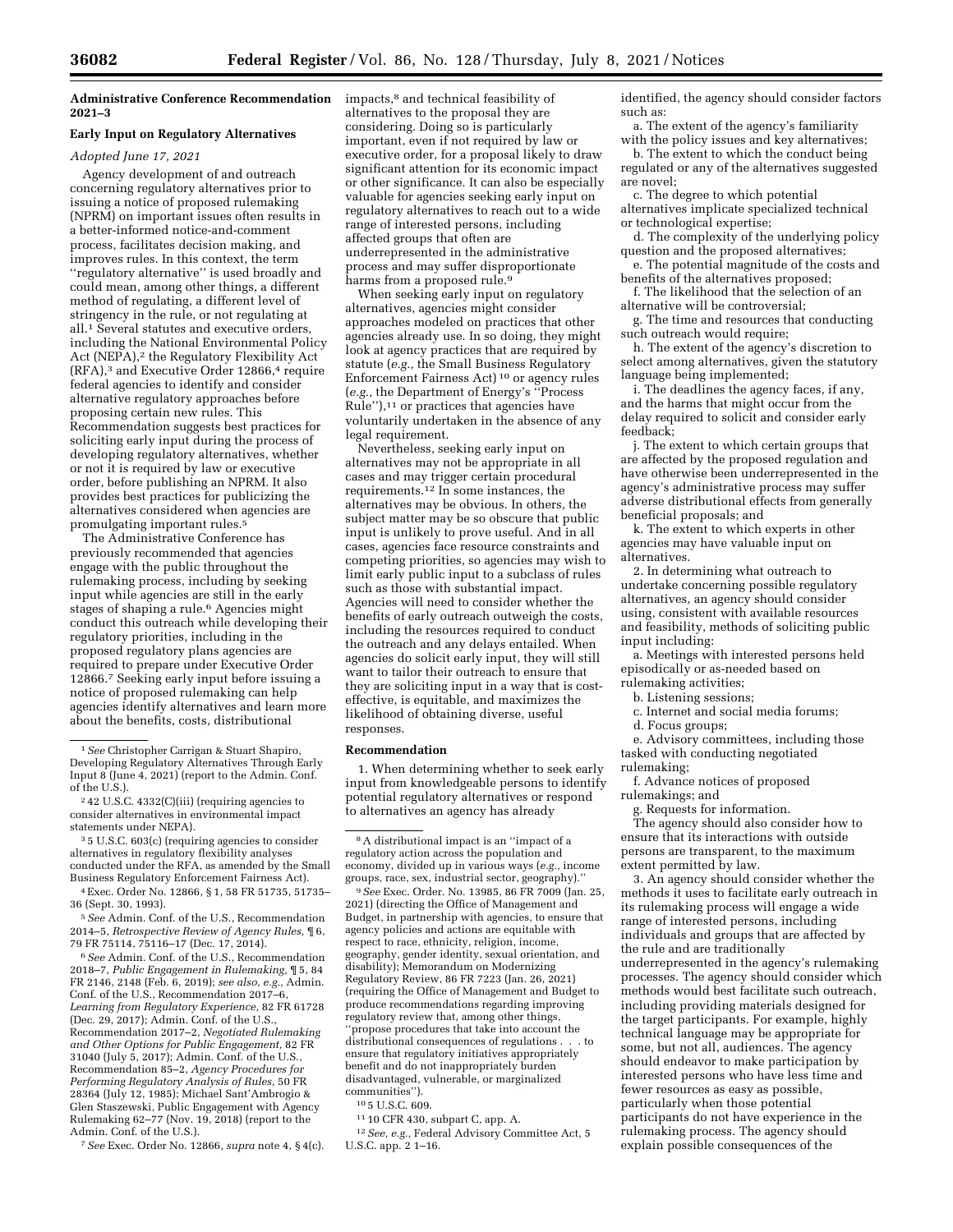potential rulemaking to help potential participants understand the importance of their input and to encourage their participation in the outreach.

4. If an agency is unsure what methods of soliciting public input will best meet its needs and budget, it should consider testing different methods to generate alternatives or receive input on the regulatory alternatives it is considering before issuing notices of proposed rulemaking (NPRMs). As appropriate, the agency should describe the outcomes of using these different methods in the NPRMs for rules in which they are used.

5. An agency should ensure that all of its relevant officials, including economists, scientists, and other experts, have an opportunity to identify potential regulatory alternatives during the early input process. As appropriate, the agency should also reach out to select experts in other agencies for input on alternatives.

6. An agency should consider providing in the NPRM a discussion of the reasonable regulatory alternatives it has considered or that have been suggested to it, including alternatives it is not proposing to adopt, together with the reasons it is not proposing to adopt those alternatives. To the extent the agency is concerned about revealing the identity of the individuals or groups offering proposed alternatives due to privacy or confidentiality concerns, it should consider characterizing the identity (*e.g.,* industry representative, environmental organization, etc.) or listing the alternatives without ascribing them to any particular person.

7. When an agency discusses regulatory alternatives in the preamble of a proposed or final rule, it should also consider including a discussion of any reasonable alternatives suggested or considered through early public input, but which the agency believes are precluded by statute. The discussion should also include an explanation of the agency's views on the legality of those alternatives.

8. To help other agencies craft best practices for early engagement with the public, an agency should, when feasible, share data and other information about the effectiveness of its efforts to solicit early input on regulatory alternatives.

### **Administrative Conference Recommendation 2021–4**

## **Virtual Hearings in Agency Adjudication**

# *Adopted June 17, 2021*

The use of video teleconferencing (VTC) to conduct administrative hearings and other adjudicative proceedings has become increasingly prevalent over the past few decades due to rapid advances in technology and telecommunications coupled with reduced personnel, increased travel costs, and the challenges of the COVID–19 pandemic. As the Administrative Conference has recognized, ''[s]ome applaud the use of VTC by administrative agencies because it offers potential efficiency benefits, such as reducing the need for travel and the costs associated with it, reducing caseload backlog, and increasing scheduling flexibility for agencies and attorneys as well as increasing

access for parties.'' 1 At the same time, as the Conference has acknowledged, critics have suggested that the use of VTC may ''hamper communication'' among participants including parties, their representatives, and the decision maker—or ''hamper a decisionmaker's ability to make credibility determinations.'' 2

The Conference has encouraged agencies, particularly those with high-volume caseloads, to consider ''whether the use of VTC would be beneficial as a way to improve efficiency and/or reduce costs while also preserving the fairness and participant satisfaction of proceedings." 3 Recognizing that the use of VTC may not be appropriate in all circumstances and must be legally permissible, the Conference has identified factors for agencies to consider when determining whether to use VTC to conduct hearings. They include whether the nature and type of adjudicative hearings conducted by an agency are conducive to the use of VTC; whether VTC can be used without adversely affecting case outcomes or representation of parties; and whether the use of VTC would affect costs, productivity, wait times, or access to justice. $4$  The Conference has also set forth best practices and practical guidelines for conducting video hearings.5

When the Conference issued these recommendations, most video participants appeared in formal hearing rooms equipped with professional-grade video screens, cameras, microphones, speakers, and recording systems. Because these hearing rooms were usually located in government facilities, agencies could ensure that staff were on site to maintain and operate VTC equipment, assist participants, and troubleshoot any technological issues. This setup, which this Recommendation calls a ''traditional video hearing,'' gives agencies a high degree of control over VTC equipment, telecommunications connections, and hearing rooms.

Videoconferencing technology continues to evolve, with rapid developments in internetbased videoconferencing software, telecommunications infrastructure, and personal devices.6 Recently, many agencies have also allowed, or in some cases required,

5Admin. Conf. of the U.S., Recommendation 2014–7, *Best Practices for Using Video Teleconferencing for Hearings,* 79 FR 75114 (Dec. 17, 2014); Recommendation 2011–4, *supra* note 1; *see also* Martin E. Gruen & Christine R. Williams, Admin. Conf. of the U.S., Handbook on Best Practices for Using Video Teleconferencing in Adjudicatory Hearings (2015).

6For example, some tribunals around the world are now exploring the use of telepresence systems, which rely on high-quality video and audio equipment to give participants at different, specially equipped sites the experience of meeting in the same physical space. *See* Fredric I. Lederer, *The Evolving Technology-Augmented Courtroom Before, During, and After the Pandemic,* 23 Vand. J. Ent. & Tech. L. 301, 326 (2021).

participants to appear remotely using internet-based videoconferencing software. Because individual participants can run these software applications on personal computers, tablets, or smartphones, they can appear from a location of their choosing, such as a home or office, rather than needing to travel to a video-equipped hearing site. This Recommendation uses the term ''virtual hearings'' to refer to proceedings in which individuals appear in this manner. This term includes proceedings in which all participants appear virtually, as well as hybrid proceedings in which some participants appear virtually while others participate by alternative remote means or in person.<sup>7</sup>

Although some agencies used virtual hearings before 2020, their use expanded dramatically during the COVID–19 pandemic, when agencies maximized telework, closed government facilities to the public and employees, and required social distancing.8 Agencies gained considerable experience conducting virtual hearings during this period,<sup>9</sup> and this Recommendation draws heavily on these experiences.

Virtual hearings can offer several benefits to agencies and parties compared with traditional video hearings. Participants may be able to appear from their home using their own personal equipment, from an attorney's office, or from another location such as a public library or other conveniently located governmental facility, without the need to travel to a video-equipped hearing site. As a result, virtual hearings can simplify scheduling for parties and representatives and may facilitate the involvement of other participants such as interpreters, court reporters, witnesses, staff or contractors who provide administrative or technical support, and other interested persons. Given this flexibility, virtual hearings may be especially convenient for short and relatively informal adjudicative proceedings, such as pre-hearing and settlement conferences.10

Because virtual hearings allow participants to appear from a location of their choosing without needing to travel to a facility suitable for conducting an in-person or traditional video hearing, they have the potential to expand access to justice for individuals who belong to certain underserved communities. Virtual hearings may be especially beneficial for individuals whose disabilities make it difficult to travel to hearing facilities or participate in public settings; individuals who live in rural areas and may need to travel great distances to hearing facilities; and low-income individuals for whom it may be difficult to secure transportation to hearing facilities or take time off work or arrange for childcare to participate in inperson or traditional video hearings. The use

<sup>1</sup>Admin. Conf. of the U.S., Recommendation 2011–4, *Agency Use of Video Hearings: Best Practices and Possibilities for Expansion,* 76 FR 48795, 48795–96 (Aug. 9, 2011).

<sup>2</sup> *Id.* 

<sup>3</sup> *Id.* 

<sup>4</sup> *Id.* ¶ 2.

<sup>7</sup>*See* Jeremy Graboyes, Legal Considerations for Remote Hearings in Agency Adjudications 3 (June 16, 2020) (report to the Admin. Conf. of the U.S.). 8 *Id.* at 1.

<sup>9</sup>*See* Fredric I. Lederer & the Ctr. for Legal & Ct. Tech., Analysis of Administrative Agency Adjudicatory Hearing Use of Remote Appearances and Virtual Hearings 7 (June 3, 2021) (report to the Admin. Conf. of the U.S.). 10*See id.* at 3.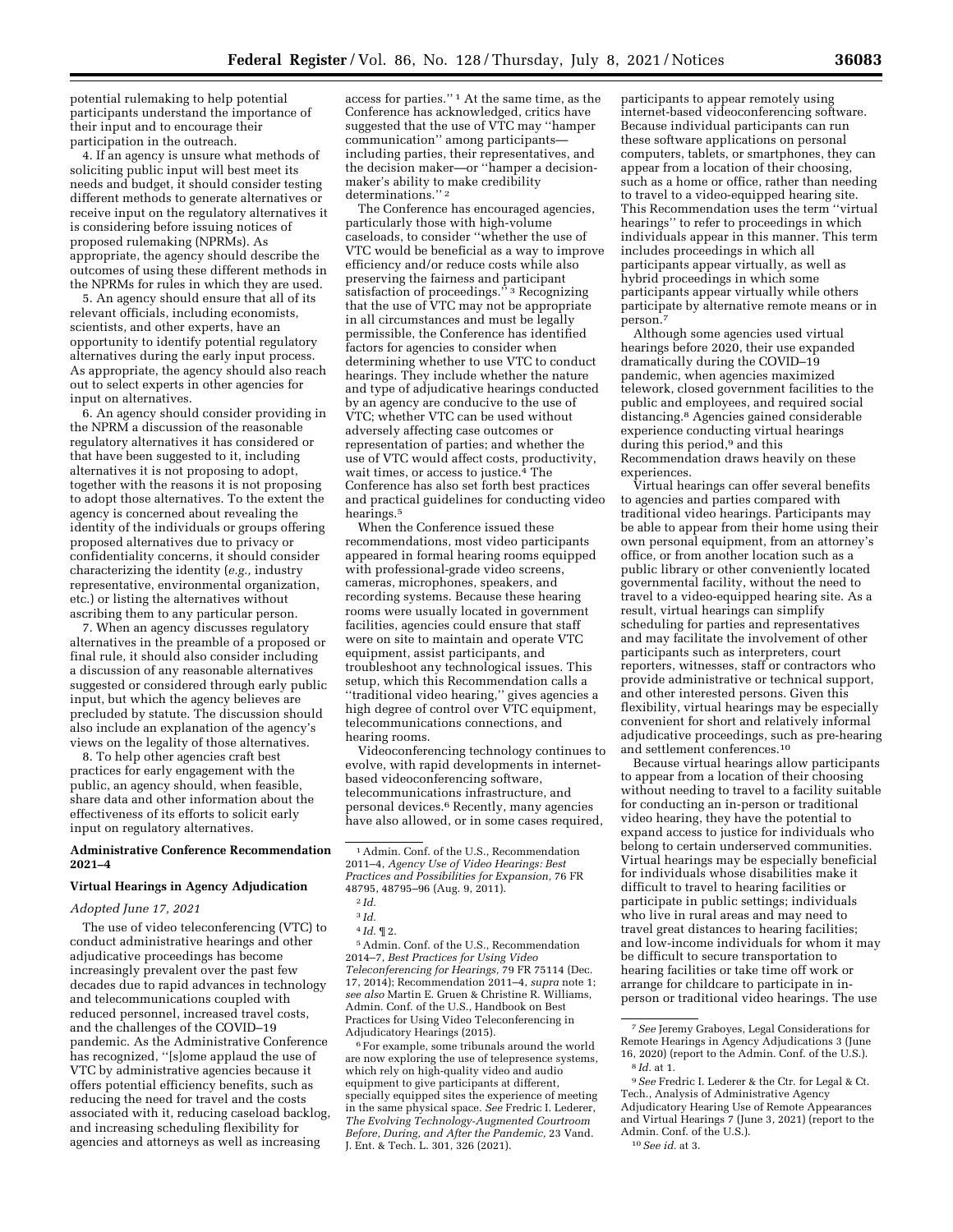of virtual hearings may also expand access to representation, especially for individuals who live in areas far from legal aid organizations.11

But virtual hearings can pose significant challenges as well. The effectiveness of virtual hearings depends on individuals' access to a suitable internet connection, a personal device, and a space from which to participate, as well as their ability to effectively participate in an adjudicative proceeding by remote means while operating a personal device and videoconferencing software. As a result, virtual hearings may create a barrier to access for individuals who belong to underserved communities, such as low-income individuals for whom it may be difficult to obtain access to high-quality personal devices or private internet services, individuals whose disabilities prevent effective engagement in virtual hearings or make it difficult to set up and manage the necessary technology, and individuals with limited English proficiency. Some individuals may have difficulty, feel uncomfortable, or lack experience using a personal device or internet-based videoconferencing software to participate in an adjudicative proceeding. Some critics have also raised concerns that virtual participation can negatively affect parties' satisfaction, engagement with the adjudicative process, or perception of justice.<sup>12</sup>

Agencies have devised several methods to address these concerns. The Board of Veterans' Appeals conducts virtual hearings using the same videoconferencing application that veterans use to access agency telehealth services. To enhance the formality of virtual hearings, many adjudicators use a photographic backdrop that depicts a hearing room, seal, or flag. Many agencies use prehearing notices and online guides to explain virtual hearings to participants. Several agencies provide general or pre-hearing training sessions at which agency staff, often attorneys, can familiarize participants with the procedures and standards of conduct for virtual hearings. Though highly effective, these sessions require staff time and availability.13

Virtual hearings can also pose practical and logistical challenges. They can suffer from technical glitches, often related to shortterm, internet bandwidth issues. Virtual hearings may sometimes require agencies to take special measures to ensure the integrity of adjudicative proceedings. Such measures may be necessary, for example, to safeguard classified, legally protected, confidential, or other sensitive information, or to monitor or sequester witnesses to ensure third parties do not interfere with their testimony.<sup>14</sup> Agencies

14*See id.* at 12, 17.

may also need to take special measures to ensure that interested members of the public can observe virtual hearings in appropriate circumstances by, for example, streaming live audio or video of a virtual hearing or providing access to a recording afterward.15

Recording virtual hearings may raise additional legal, policy, and practical concerns. To the extent that such recordings become part of the administrative record or serve as the official record of the proceeding, agencies may need to consider whether and for what purposes appellate reviewers may consider and rely on them. Creating recordings may trigger obligations under federal information and record-keeping laws and policies, including the Freedom of Information Act,16 Privacy Act,17 and Federal Records Act.18 Agencies may need to review contract terms when considering the use of videoconferencing software applications to determine whether any other entities own or can access or use recordings made through the applications, or whether an agency may obtain ownership and possession of the recording. Steps may be necessary to ensure that agencies do not inadvertently disclose classified, protected, or sensitive information or make it easy for people to use publicly available recordings for improper purposes. Practically, unless agencies store recordings on external servers, such as in the cloud, agencies would need sufficient technological capacity to store the volume of recordings associated with virtual hearings. Agencies would also need personnel qualified and available to manage and, as appropriate, prepare recordings for public access.

This Recommendation builds on Recommendation 2011–4, *Agency Use of Video Hearings: Best Practices and Possibilities for Expansion,* and Recommendation 2014–7, *Best Practices for Using Video Teleconferencing for Hearings,*  by identifying factors for agencies to consider as they determine when and how to conduct virtual hearings. Specifically, this Recommendation provides best practices for conducting virtual hearings in appropriate circumstances and encourages agencies to monitor technological and procedural developments that may facilitate remote participation in appropriate circumstances.

As emphasized in Recommendation 2014– 7, the Conference is committed to the principles of fairness, efficiency, and

participant satisfaction in the conduct of adjudicative proceedings. When virtual hearings are used, they should be used in a manner that promotes these principles, which form the cornerstones of adjudicative legitimacy. The Conference recognizes that the use of virtual hearings is not suitable for every kind of adjudicative proceeding but believes greater familiarity with existing agency practices and awareness of the improvements in technology will encourage broader use of such technology in appropriate circumstances. This Recommendation aims to ensure that, when agencies choose to offer virtual hearings, they are able to provide a participant experience that meets or even exceeds the in-person hearing experience.19

### **Recommendation**

## *Procedural Practices*

1. If legally permissible, agencies should offer virtual hearings consistent with their needs, in accord with principles of fairness and efficiency, and with due regard for participant satisfaction. In developing policies regarding virtual hearings, agencies should consider, at a minimum, the following:

a. Whether the nature and type of adjudicative proceedings are conducive to the use of virtual hearings and whether virtual hearings can be used without affecting the procedural fairness or substantive outcomes of cases;

b. Whether virtual hearings are likely to result in significant benefits for agency and non-agency participants, including improved access to justice, more efficient use of time for adjudicators and staff, reduced travel costs and delays, and reduced wait times and caseload backlogs;

c. Whether virtual hearings are likely to result in significant costs for agency and nonagency participants, including those associated with purchasing, installing, and maintaining equipment and software, obtaining and using administrative and technical support, and providing training;

d. Whether the use of virtual hearings would affect the representation of parties;

e. Whether the use of virtual hearings would affect communication between hearing participants (including adjudicators, parties, representatives, witnesses, interpreters, agency staff, and others);

f. Whether the use of virtual hearings would create a potential barrier to access for individuals who belong to underserved communities, such as low-income individuals for whom it may be difficult to obtain access to high-quality personal devices or private internet services, individuals whose disabilities prevent effective engagement in virtual hearings or make it difficult to set up and manage the necessary technology, and individuals with limited English proficiency, or for other individuals who may have difficulty using a personal device or internet-based videoconferencing software to participate in adjudicative proceedings;

<sup>11</sup>*See* Alicia Bannon & Janna Adelstein, Brennan Ctr. for Justice, The Impact of Video Proceedings on Fairness and Access to Justice in Court 9–10 (2020); Nat'l Ctr. for State Cts., Call to Action: Achieving Civil Justice for All 37–38 (2016); Lederer, *supra*  note 6, at 338; Susan A. Bandes & Neal Feigenson, *Virtual Trials: Necessity, Invention, and the Evolution of the Courtroom,* 68 Buff. L. Rev. 1275, 1313–14 (2020).

<sup>12</sup>*See* Lederer, *supra* note 9, at 8–12, 18.

<sup>13</sup>*See id.* at 12, 16–17.

<sup>&</sup>lt;sup>15</sup> For evidentiary hearings not required by the Administrative Procedure Act (APA), the Conference has recommended that agencies ''adopt the presumption that their hearings are open to the public, while retaining the ability to close the hearings in particular cases, including when the public interest in open proceedings is outweighed by the need to protect: (a) National security; (b) Law enforcement; (c) Confidentiality of business documents; and (d) Privacy of the parties to the hearing.'' Admin. Conf. of the U.S., Recommendation 2016–4, *Evidentiary Hearings Not Required by the Administrative Procedure Act,* ¶ 18, 81 FR 94312, 94316 (Dec. 23, 2016). Similar principles may also apply in other proceedings, including those conducted under the APA's formalhearing provisions. *See* Graboyes, *supra* note 7, at 22–23.

<sup>16</sup> 5 U.S.C. 552.

<sup>17</sup> *Id.* § 552a.

<sup>18</sup> 44 U.S.C. 3101 *et seq.* 

<sup>19</sup>This Recommendation does not take a position on when parties should be entitled to, or may request, an in-person hearing.